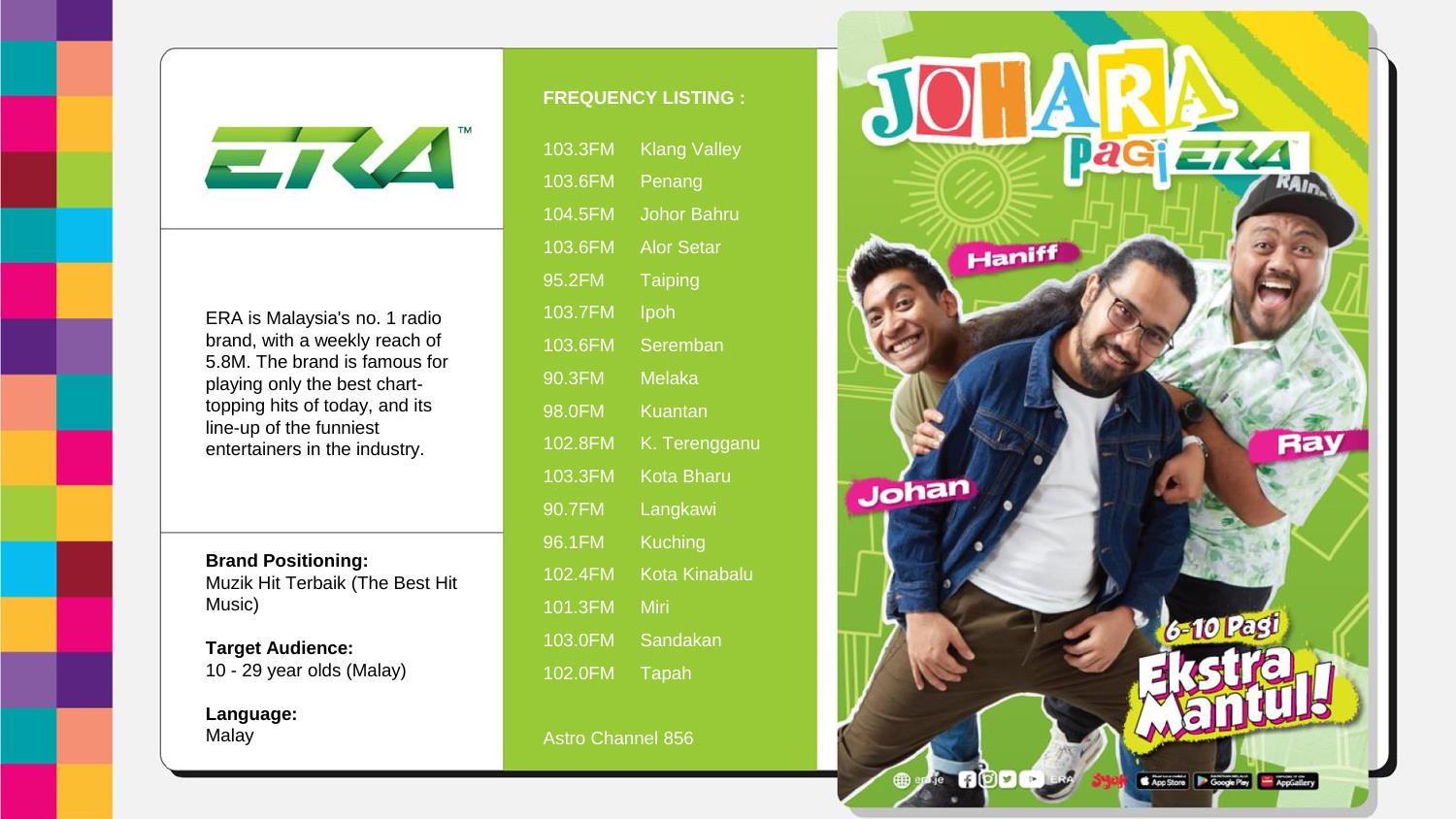

JOHAN, celebrity funny man known as one of the backbones of Malaysia's #1 breakfast show, JoHara Pagi ERA. Together with Haniff and Ray, Johan will surely tickle your funny bones with his creative jokes and wacky banter.

AZAD JAZMIN is famous as a film and drama actor in the country. He is active on Instagram and TikTok and is for his funny character and very energetic person. He now hosts Petang ERA with Radin.



HANIFF, one-third of the successful morning trio JoHaRa Pagi ERA with Johan and Ray. Haniff entertains consumers with his wit and spontaneous humour as he contributes to the breakfast crew's mission to be the funniest show on the planet. His uniqueness and talent in hosting will definitely take him places.



DANIAL, born in Penang and has always been passionate in the entertainment industry. Persistent by nature, Danial also participated in several auditions of reality programs ran by Astro. This 'Lawak Solo' champion now

RAY, known for his infectious laugh and hilarious antics, Ray completes the line-up of the riotous JoHaRa Pagi ERA morning crew. Previously a Skuad ERA alumnus, Ray's sparkling personality has allowed him to expand his role in the entertainment industry as an Astro TV host and voice-over talent.

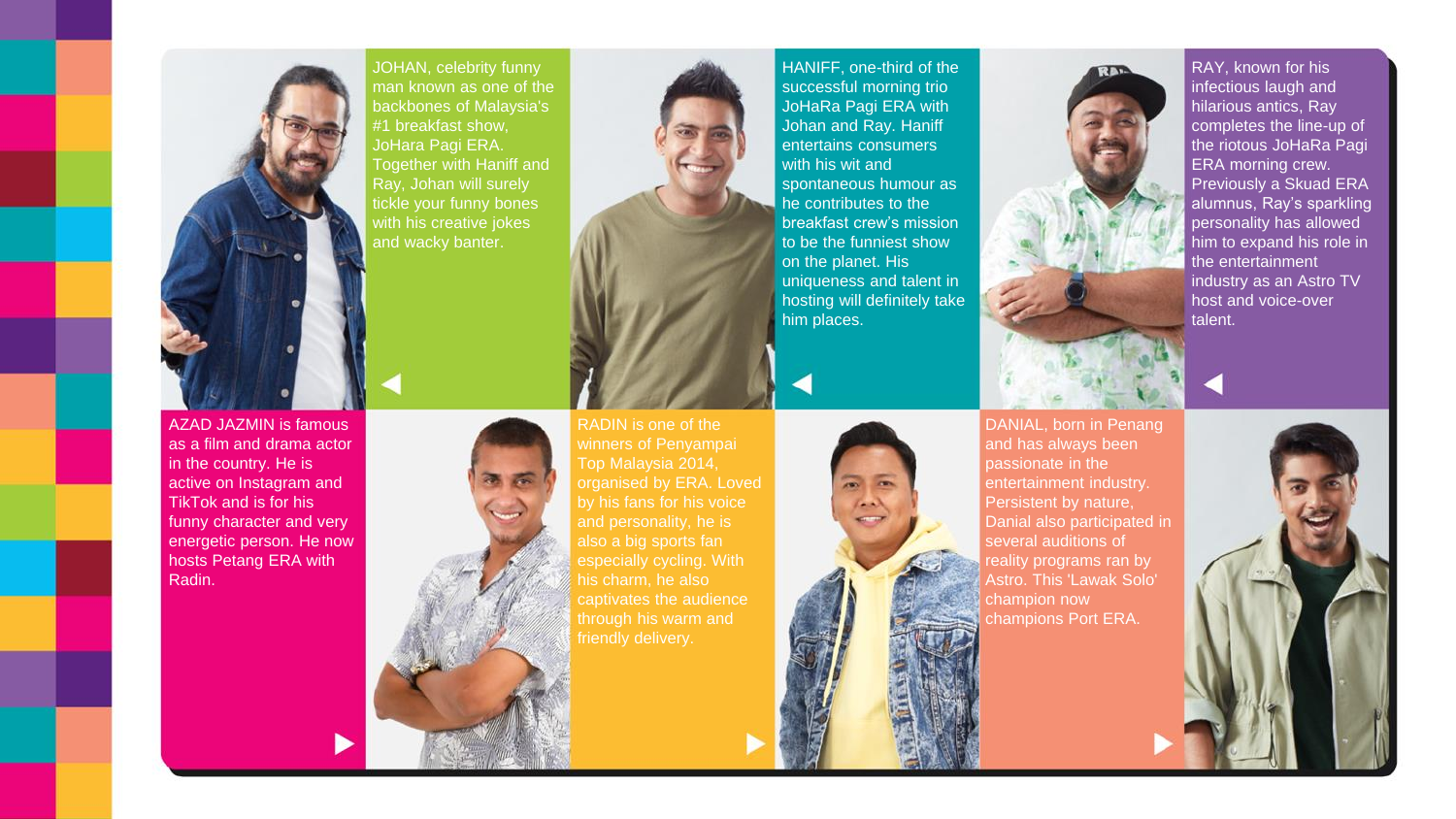ISHA, the latest member of the ERA family. Isha is well-known in the social media universe for her various content – from dancing to fashion and as well as fitness. With her cheerful personality, she will definitely charm the hearts of listeners. Currently hosting Astro Ria's Gempak TV, she's also championing the evening segment, Gempak Hit ERA at 1pm-4pm, every weekdays.



SHIHA started her career by joining reality singing competition where she won 2nd place in 2011 She has 5 albums and more than 10 singles. She is a versatile artist not only as a singer but also an actress, emcee and now as Radio announcer.



NABIL, winner of Raja Lawak 2 and host for MeleTOP is multi talented and multifaceted. Nabil is an experienced comedian, host, emcee,

actor, director and singer. Always on top of trends. His spontaneous style of comedy is an attention grabber. On top of being funny, he is also stylish and fashionable, He is currently the host for Carta ERA 40 .